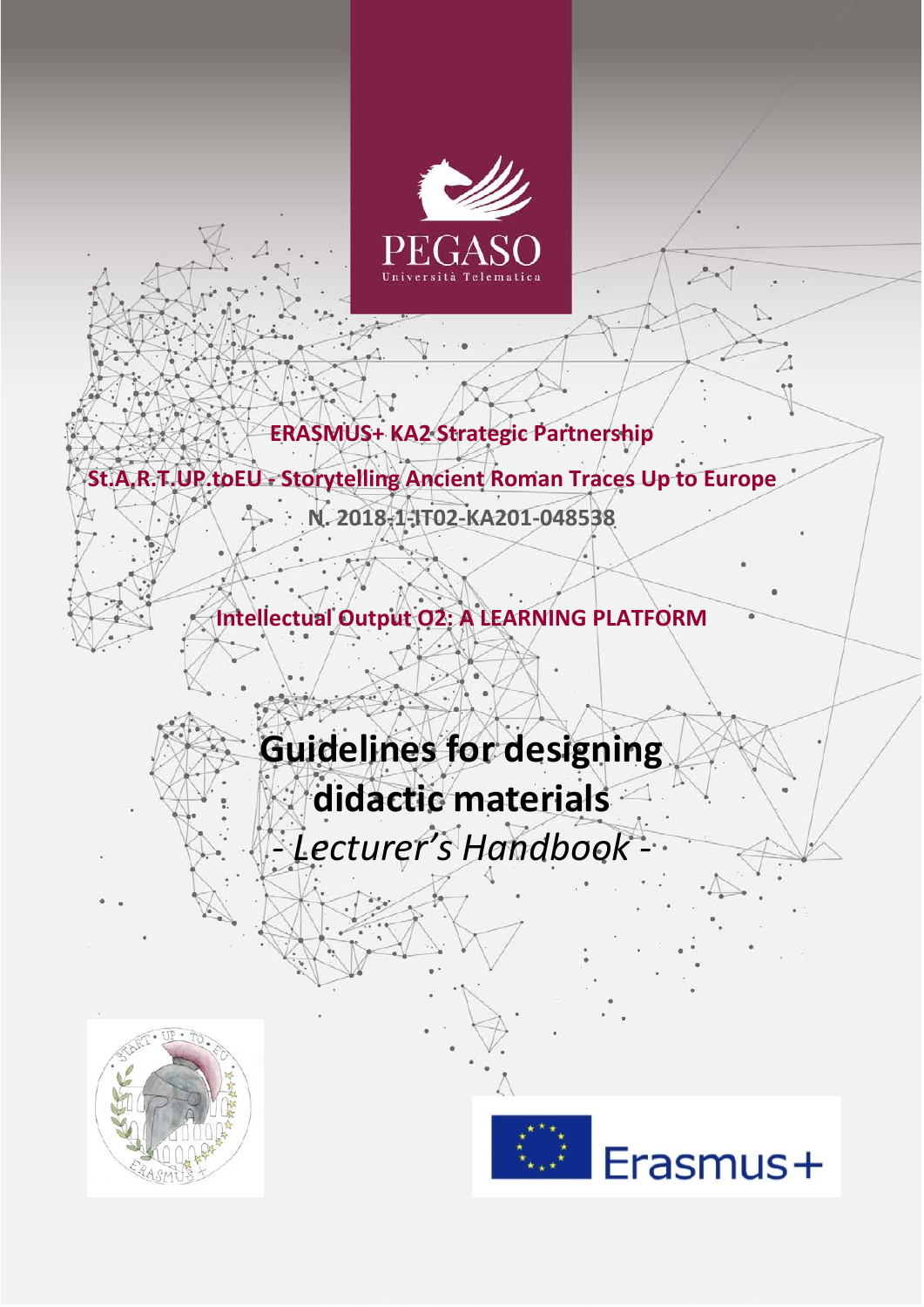# **Contents**

| 1. |      |  |  |  |  |  |
|----|------|--|--|--|--|--|
| 2. |      |  |  |  |  |  |
|    | 21   |  |  |  |  |  |
|    | 2.2  |  |  |  |  |  |
|    | 2.3  |  |  |  |  |  |
|    | 2.4  |  |  |  |  |  |
| 3. |      |  |  |  |  |  |
|    | 3.1. |  |  |  |  |  |
|    | 3.2. |  |  |  |  |  |
|    | 3.3. |  |  |  |  |  |
| 4. |      |  |  |  |  |  |



Attention! This material is protected by a copyright and intended for personal use only. All reproductions,<br>even partially, or dispatch of such information, are strictly prohibited, pursuant to and for the purposes of Law<br>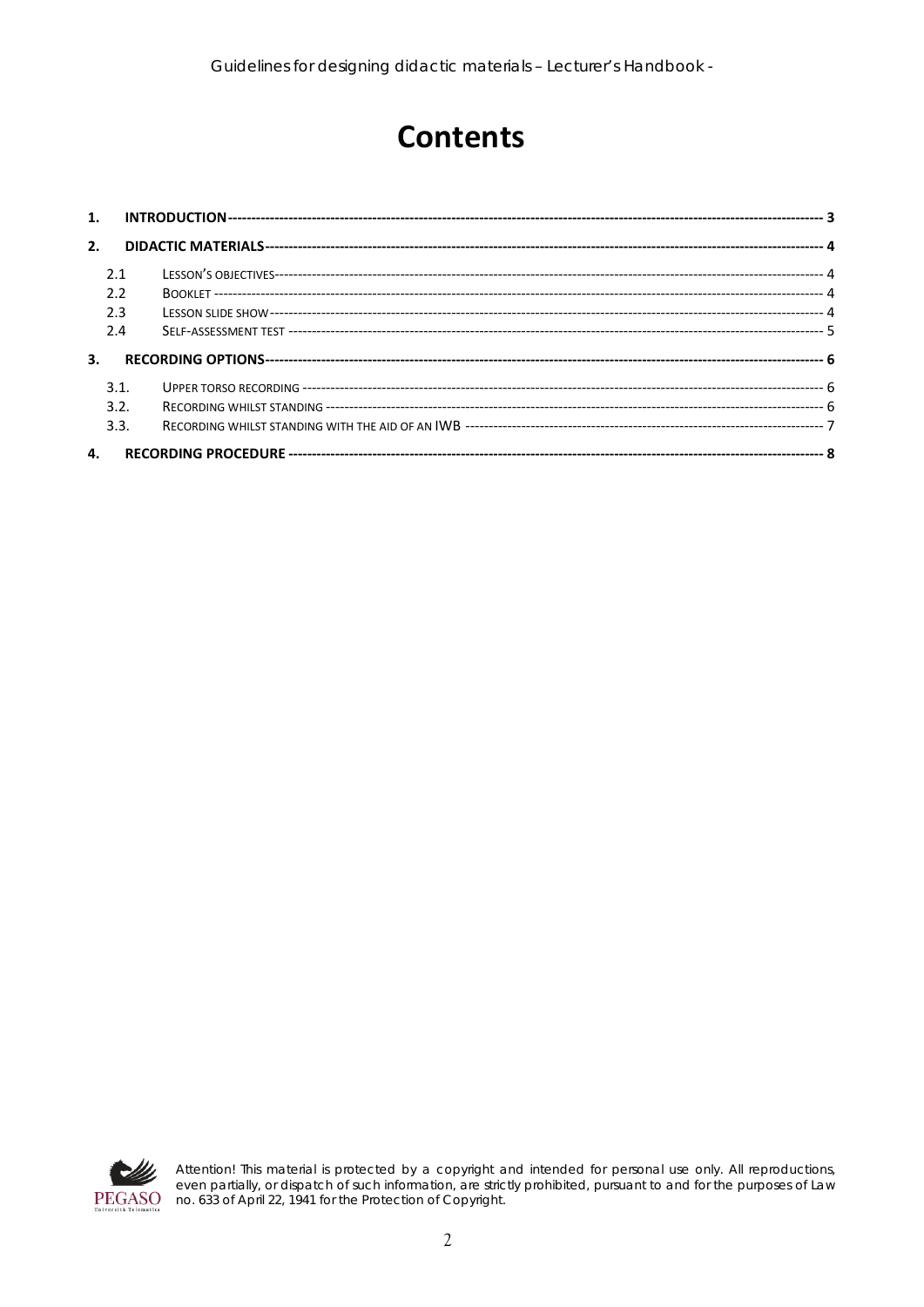### **1. Introduction**

<span id="page-2-0"></span>Each course must indicate the general objective (maximum 6 lines) and the name of the lecturer and must be divided into three video-lessons.

Video-lessons are a communicative format in which multiple languages are used for content comprehension. Such format is a recorded video where the lecturer comments on the slide show, providing keywords and examples, synchronised by the technicians with the voice transcript.

For each video lesson there is available a written text (booklet) detailed with notes, tables, images, charts and 10 multiple-choice questions having four potential answers of which only one is correct and the remaining three are distractors. The questions will be used by students for self-assessment.

Each video lesson must be:

- ˗ **10 minutes long**;
- ˗ **monothematic** and **significant,** with a specific topics addressed;

For each video-lesson, the lecturer must provide:

- ˗ the specific **OBJECTIVES** to be achieved (maximum 6 lines) entered in the template provided by the University;
- **POWER POINT SLIDES (no less than 10)** containing keywords, images, charts and anything else needed to understand the contents, set within the power point template provided by the University, in compliance with the font and font size requirements in the template;
- a **SELF-ASSESSMENT TEST of 10 multiple-choice questions**, each of them with four potential answers, of which only one is correct and the remaining 3 are distractors, set within the excel template provided by the University;
- ˗ a **BOOKLET of at least 5 pages** with all information necessary for a productive and fruitful acquisition of the contents covered during the specific lesson (see point 2.2).

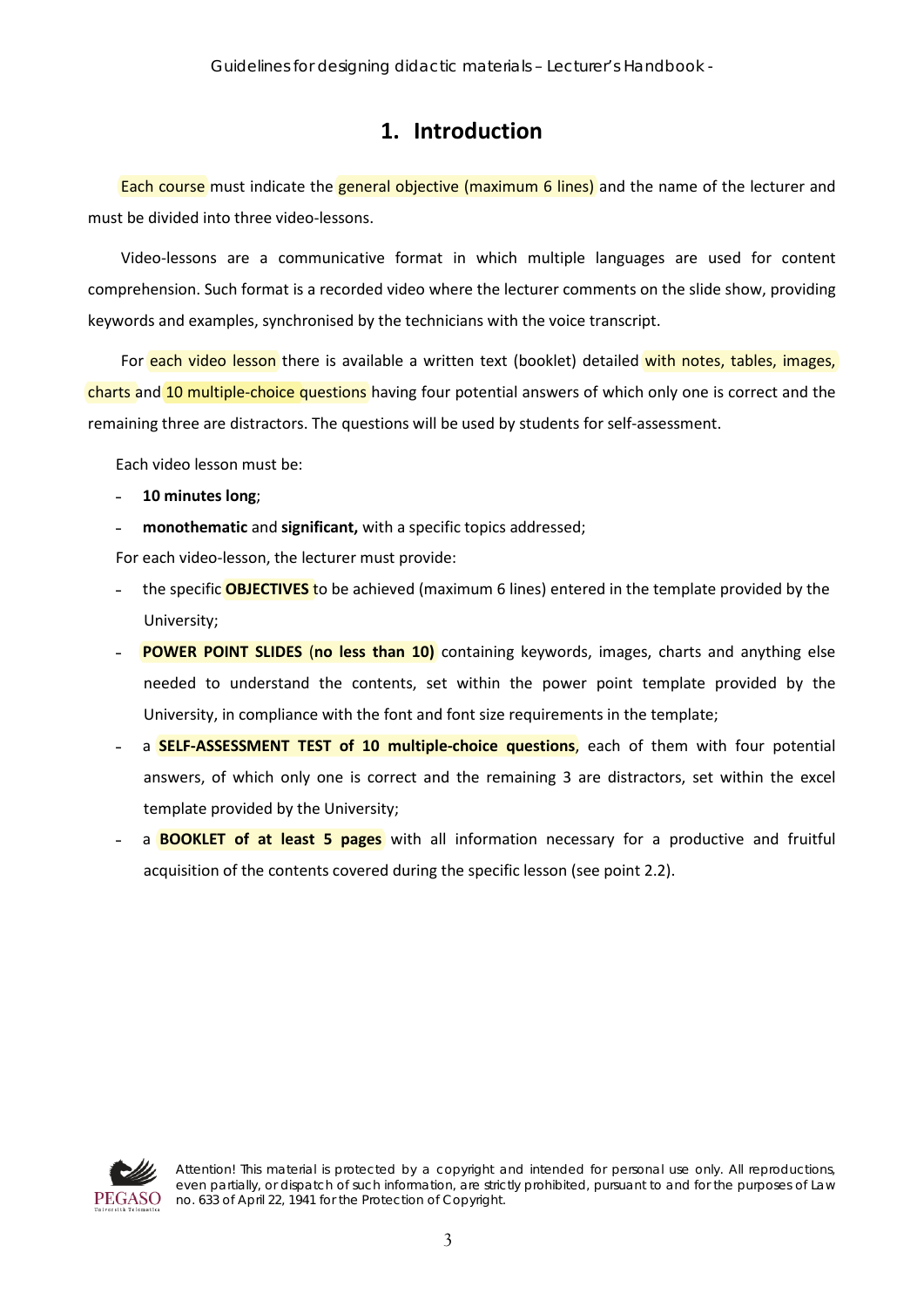## **2. Didactic materials**

<span id="page-3-0"></span>This section shows all the working stages leading to the design and development of didactic materials as necessary for one video lesson.

#### **2.1** *Lesson's objectives*

<span id="page-3-1"></span>Each video lesson must include a file of the objectives that provide students with the topics and the structure of the lesson that he/she is about to attend and study. **The objectives must be maximum 6 lines.**

Each video lesson must include maximum 5 keywords. Keywords, objectives and the title of the paragraph must be entered in the template provided by the University.

The title of the paragraph can be very similar to the lesson title and must be filled in because it is required in the structure of the test file (see point 2.4).

#### **2.2** *Booklet*

<span id="page-3-2"></span>Each lesson must be complemented by a booklet/handbook that provides all information necessary for the correct and fruitful acquisition of the contents covered during the lesson. The booklet must be composed of at least 5 pages, in word format, with the following formatting:

Body of the text:

- Font size: 12
- Font type: Times New Roman
- Line-spacing: 1,5
- Margins: top 3 cm, bottom 3 cm, right side 3 cm, left side 3 cm
- Footnotes: font size 10

In a post-editing phase, the booklet will be completed with Erasmus logo, partner's logo, header and index. The latter will always be available and downloadable starting from for any part of the lesson referred to.

#### **2.3** *Lesson slide show*

<span id="page-3-3"></span>The video lesson must be completed with a Power point slide show (compulsory), set within the layout provided by the University.

The contents of the slides must show in a schematic and synthetical way the concepts expressed verbally during the video-lesson.



*Attention! This material is protected by a copyright and intended for personal use only. All reproductions, even partially, or dispatch of such information, are strictly prohibited, pursuant to and for the purposes of Law no. 633 of April 22, 1941 for the Protection of Copyright.*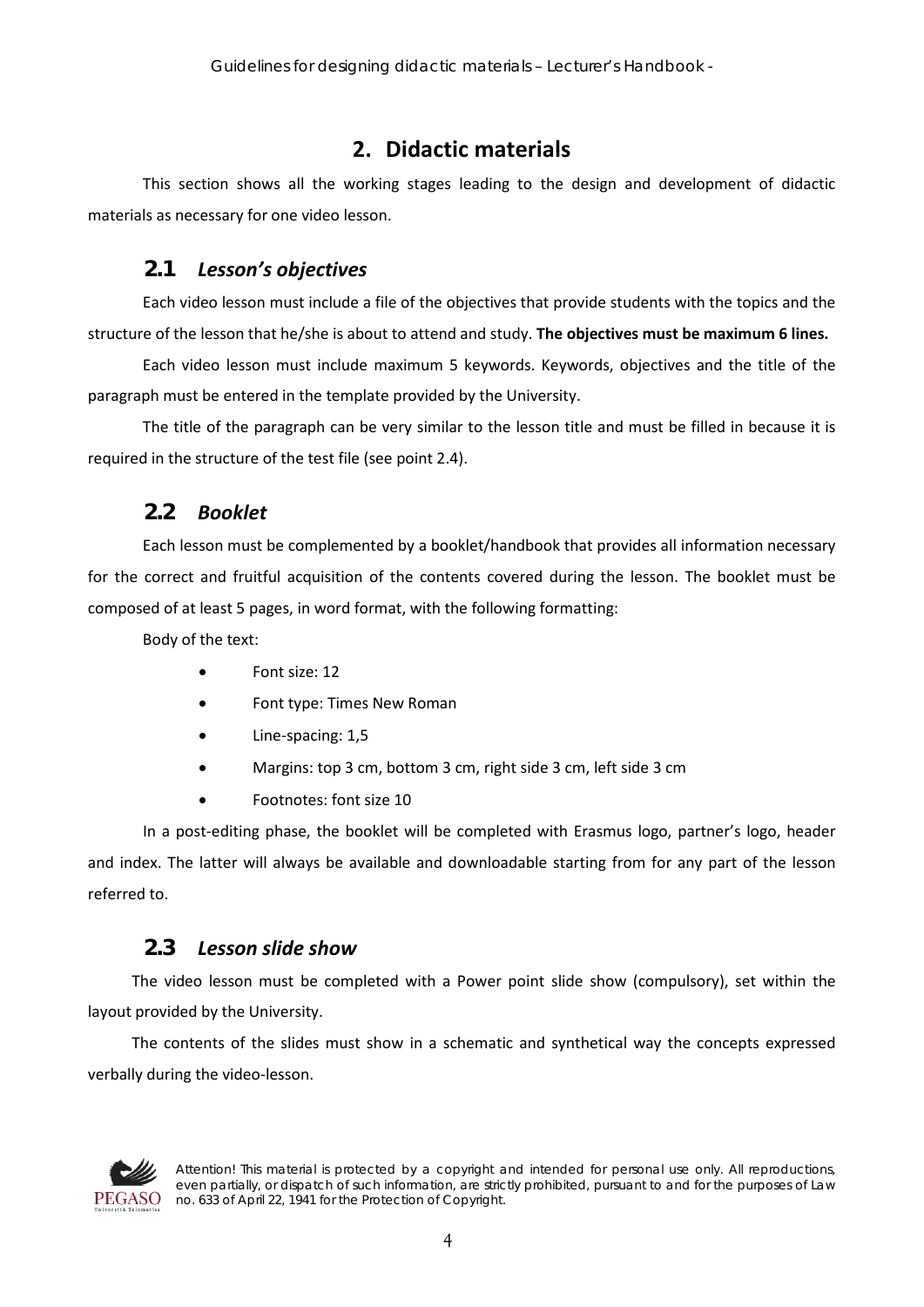The slides will be used during the recording and the lecturer may interact with such. For this reason, it will not be possible to edit the slides after the recording.

The same slides will be projected on the screen of the final lesson, synchronised with the lecturer's explanation, this procedure is left to the Pegaso Technical Support Office. In this way, the lecturer will decide, while designing the slides, exactly what to show to the students who will follow the lesson.

The lecturer is asked to pay the utmost attention to the graphic design of the slides. Slides featuring images and graphically appealing contents are preferred. Slides that are too full of text and excessively static should be avoided.

#### <span id="page-4-0"></span>**2.4** *Self-assessment test*

Each video lesson must include a **self-assessment test** consisting of 10 multiple-choice questions.

The self-assessment test provides ten multiple-choice questions, each of them with four potential answers, of which only one is correct and the remaining 3 are distractors.

Test questions are not meant to be formulated in question and/or negative form, but ONLY in affirmative form.

"None of the above" and "all the previous" forms cannot be used as answer options.

The correct answer must vary, it is not possible to send tests in which the correct answer is always the same (for example: always the first, always the second, etc.)

In the test file, the lecturer is required to indicate for each question: the correct answer, the title of the relevant video lesson and the level of difficulty, on a scale of score from 1 to 5

|          |                                                                                                                        |                                                     |                                                                                                |                          |                                                                                                         |                                                     |                     |                     | Level of      |
|----------|------------------------------------------------------------------------------------------------------------------------|-----------------------------------------------------|------------------------------------------------------------------------------------------------|--------------------------|---------------------------------------------------------------------------------------------------------|-----------------------------------------------------|---------------------|---------------------|---------------|
| Question |                                                                                                                        |                                                     |                                                                                                |                          |                                                                                                         |                                                     | <b>Video lesson</b> | <b>Title of the</b> | difficulty (1 |
| No.      | <b>Text of question</b>                                                                                                | <b>Text of answer 1</b>                             | <b>Text of answer 2</b>                                                                        | <b>Text of answer 3</b>  | <b>Text of answer 4</b>                                                                                 | No. of the correct answer                           | <b>Title</b>        | paragraph           | to 5)         |
|          |                                                                                                                        |                                                     |                                                                                                |                          |                                                                                                         |                                                     |                     |                     |               |
|          |                                                                                                                        |                                                     |                                                                                                |                          | : Answer - always begins : Answer - always begins : Answer - always begins : Answer - always begins :   |                                                     |                     |                     |               |
|          |                                                                                                                        |                                                     |                                                                                                |                          | with a capital letter and with a capital letter and with a capital letter and with a capital letter and |                                                     |                     |                     |               |
|          | The Question always ends idoes not provide                                                                             |                                                     | does not provide does not provide                                                              |                          | does not provide                                                                                        |                                                     |                     |                     | Decided by    |
|          | with ":" and begins with a punctuation at the the punctuation at the the punctuation at the the punctuation at the the |                                                     |                                                                                                |                          |                                                                                                         |                                                     |                     | Title of the        | the teacher   |
|          | capital letter                                                                                                         |                                                     | :end of the sentence (: :end of the sentence (: :end of the sentence (: :end of the sentence ( |                          |                                                                                                         | Contains the No. of the                             | Video lesson        | paragraph (in       | on a scale of |
|          |                                                                                                                        | : do not insert . ; : etc) do not insert . ; : etc) |                                                                                                | do not insert . ; : etc) | do not insert . ; : etc)                                                                                | : correct answer $(1, 2, 3$ or 4) : Title (in full) |                     |                     | 1 to 5        |
|          |                                                                                                                        |                                                     |                                                                                                |                          |                                                                                                         |                                                     |                     |                     |               |
|          |                                                                                                                        |                                                     |                                                                                                |                          |                                                                                                         |                                                     |                     |                     |               |
|          |                                                                                                                        |                                                     |                                                                                                |                          |                                                                                                         |                                                     |                     |                     |               |
|          |                                                                                                                        |                                                     |                                                                                                |                          |                                                                                                         |                                                     |                     |                     |               |
|          |                                                                                                                        |                                                     |                                                                                                |                          |                                                                                                         |                                                     |                     |                     |               |
|          |                                                                                                                        |                                                     |                                                                                                |                          |                                                                                                         |                                                     |                     |                     |               |
|          |                                                                                                                        |                                                     |                                                                                                |                          |                                                                                                         |                                                     |                     |                     |               |
|          |                                                                                                                        |                                                     |                                                                                                |                          |                                                                                                         |                                                     |                     |                     |               |
| 10       |                                                                                                                        |                                                     |                                                                                                |                          |                                                                                                         |                                                     |                     |                     |               |

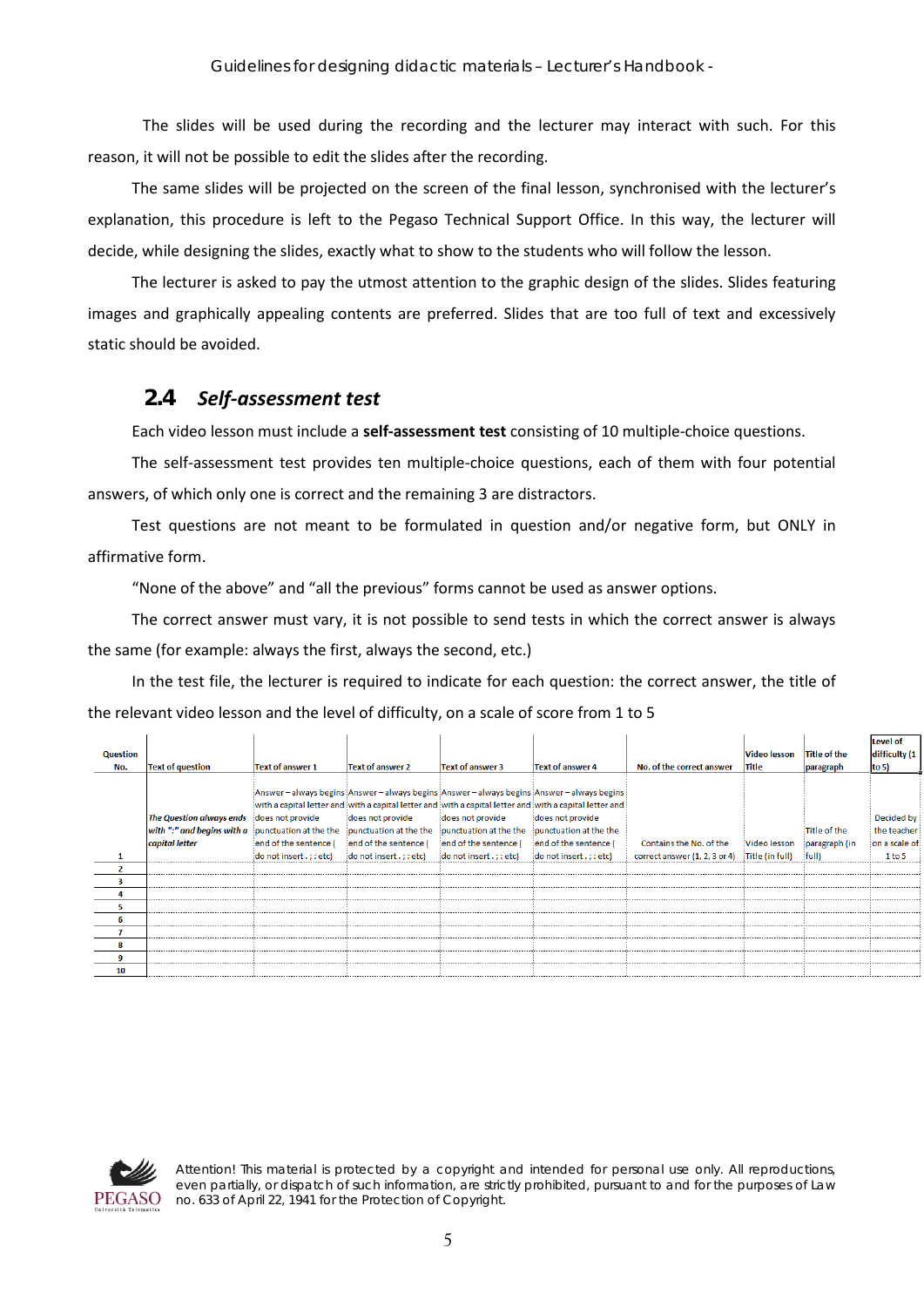# **3. Recording options**

<span id="page-5-0"></span>Università Pegaso provides lecturers with several recording options. More specifically, the lecturer may opt for:

- Upper torso recording, whilst seated;
- Recording whilst standing with the aid of chromakey;
- Recording whilst standing with the aid of an IWB Interactive Multimedia Whiteboard.

#### <span id="page-5-1"></span>**3.1.** *Upper torso recording*

In case of upper torso recording, whilst seated, the lecturer sits behind a desk, framed half-length by the camera, and is provided with a touch screen computer on which the slides developed by him/her will be projected.

The lecturer may interact with the screen simply by touching it and manage the slides with mouse and keyboard.

The pointer may be chosen by the lecturers and used to touch the screen. One may use a pen pointer or a highlighter, of different colors, depending on individual needs. All that the lecturer may produce on the screen during the recording phase is used during the editing phase.

This recording mode is preferred for recordings on theoretical knowledge. (see figure 1).



Figure 1: upper torso recording with a touch screen

#### **3.2.** *Recording whilst standing*

<span id="page-5-2"></span>In the case of recording whilst standing, the lecturer is framed by a camera, his/her slides are projected on a monitor and he/she has a remote control that allows him/her to manage the slides. The recordings are made with a chromakey background that allows lecturers to project any multimedia contents behind them. The lecturers may see in real time how the final result will be after the post-

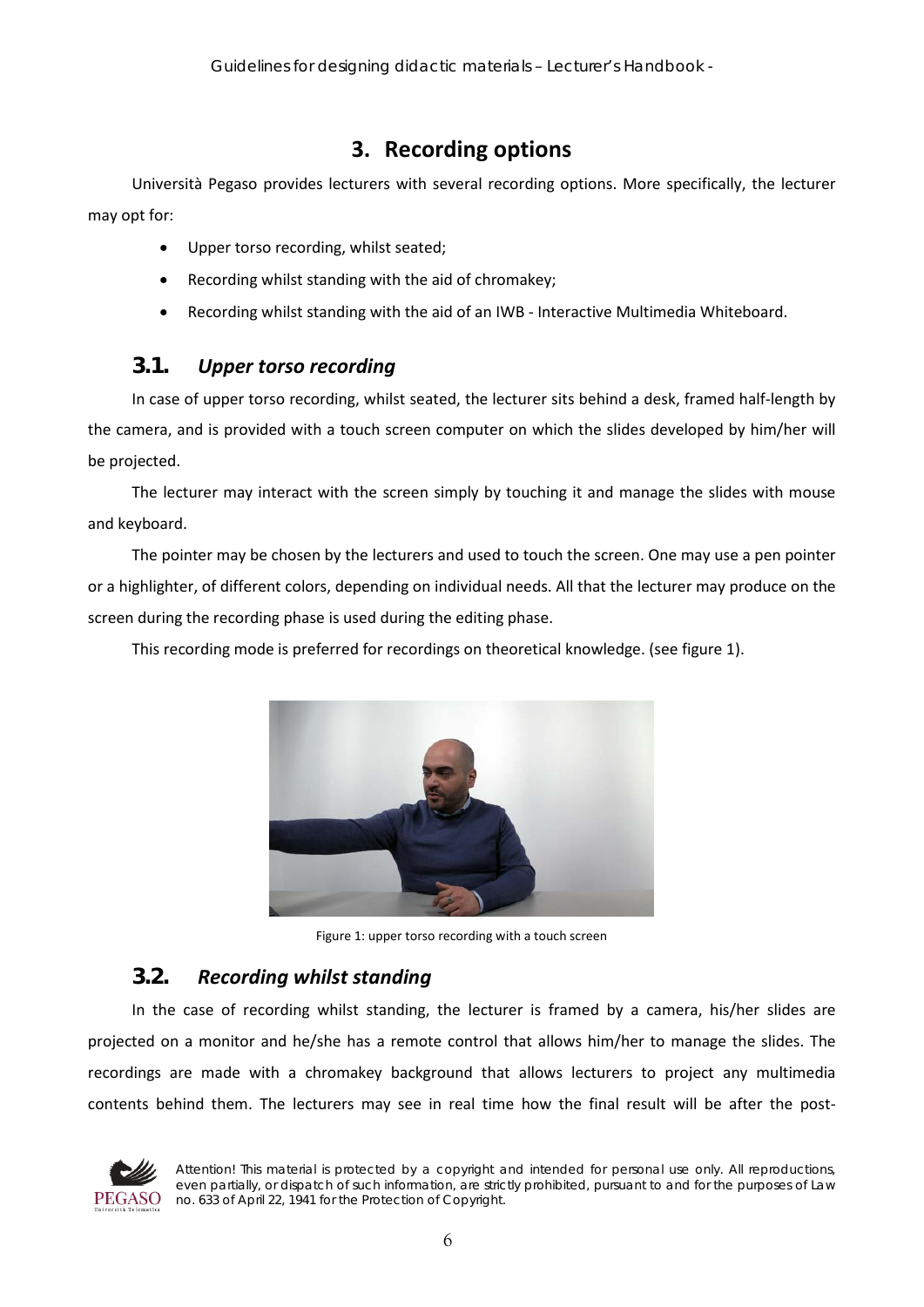production phase and, in this way, may be aware at all times on how to arrange his/her position in relation to the content projected behind him/her. This recording mode is preferred for dynamic and innovative lessons (see figure 2).



Figure 2: Recording whilst standing with the aid of chromakey

#### **3.3.** *Recording whilst standing with the aid of an IWB*

<span id="page-6-0"></span>Finally, in the case of recordings whilst standing with the aim of an Interactive Multimedia Whiteboard, the lecturer is framed by a camera and has an IWB at his/her disposal which may be used to carry out any type of processing (see Figure 3). In addition to the IWB, the lecturer has a computer on which the slides he/she produces are projected. This type of lesson is recommended for technical courses that require exercises or conducting of tests.



Figure 3: Recording whilst standing with the aid of an IWB

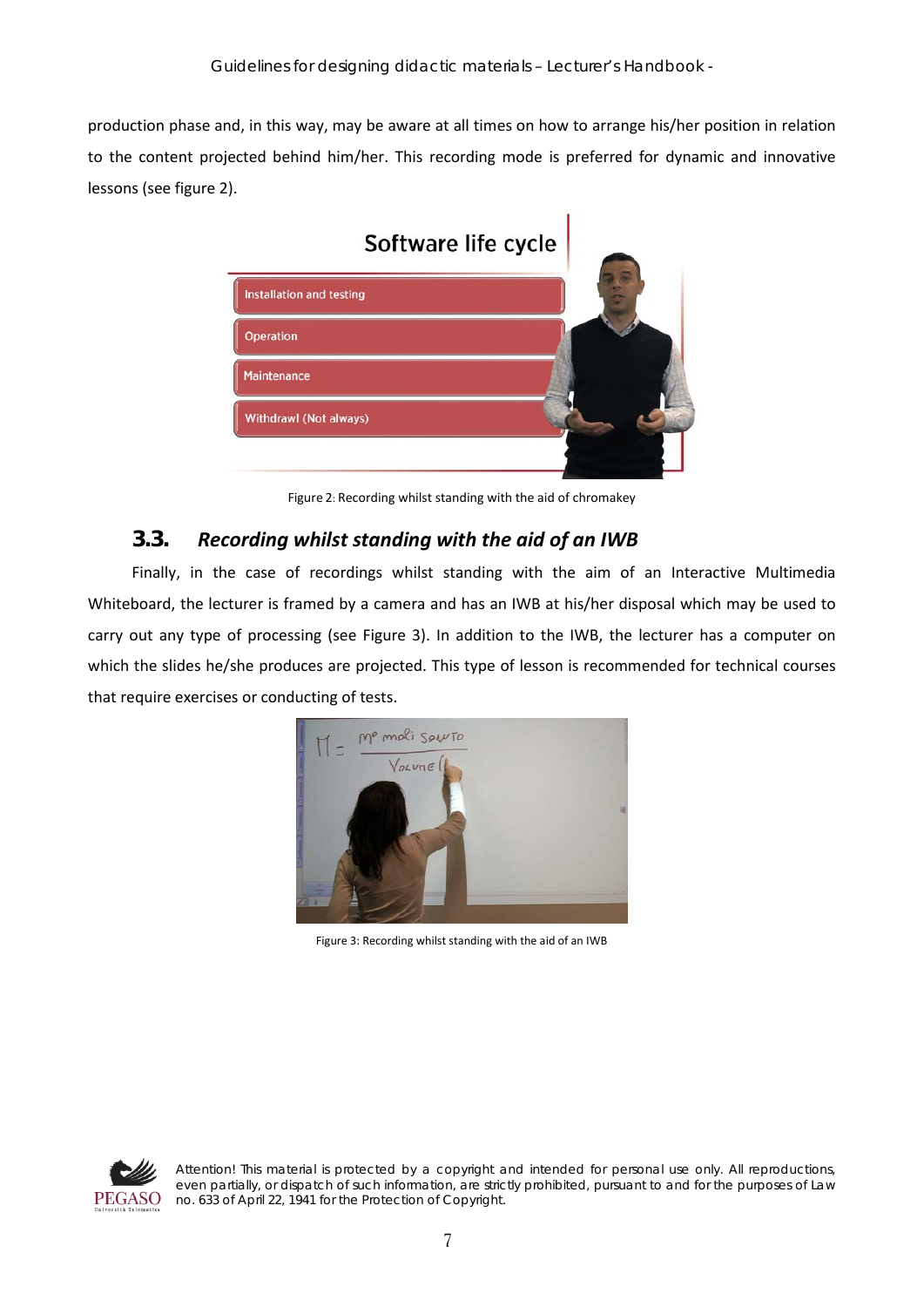# **4. Recording procedure**

<span id="page-7-0"></span>Before accessing the recording room, it is essential to provide the didactic materials to be checked in the first phase. The University has an office that deals with the technical control of the didactic materials developed by the lecturer.

Only after having received approval from the University, the lecturer is entitled to proceed further and make an appointment for the recording of one or more lessons, in one of the rooms available.

The office is not responsible for the control of the didactic contents or for any typing errors.

The office is not required to make corrections or changes: all the necessary information for any adjustments is provided to the lecturer.

Listed hereunder are all the phases to comply with, outlined step by step, in order to proceed with the recording:

- 1. Send to the email address controllo.qualita@unipegaso.it the didactic materials of the course to be recorded; for each video lesson you have to attach: lesson **objectives**, lesson **slides**, selfassessment **tests** and **booklet**, set up according to the templates provided by the University, careful to **provide separate files for each video lesson**. In the subject of the email you must write "Erasmus project St.A.R.T.UP.toEU.-*title of the course*" and send it for information also to isabella.colamarco@unipegaso.it.
- 2. Wait for the feedback of the quality control department.
- 3. Proceed further with the amendments of the didactic materials as required by the office, in case of discrepancies with the standard criteria.
- 4. Request an appointment to the following email address: salaregistrazione@unipegaso.it only after the official approval by the Quality Control office on the didactic materials, that all is in compliance with the standard criteria. In the subject of the email you must write "Erasmus project St.A.R.T.UP.toEU.-*title of the course*" and send it for information also to isabella.colamarco@unipegaso.it.

When requesting an appointment, it is better to indicate several dates and times, in order to have a better chance of finding availability.

On average, the time spent to record a course, including pauses, any mistakes and repetitions, may vary from 45 to 50 minutes.

The recordings will be held at the head office in Naples, Centro Direzionale, F2 Building.